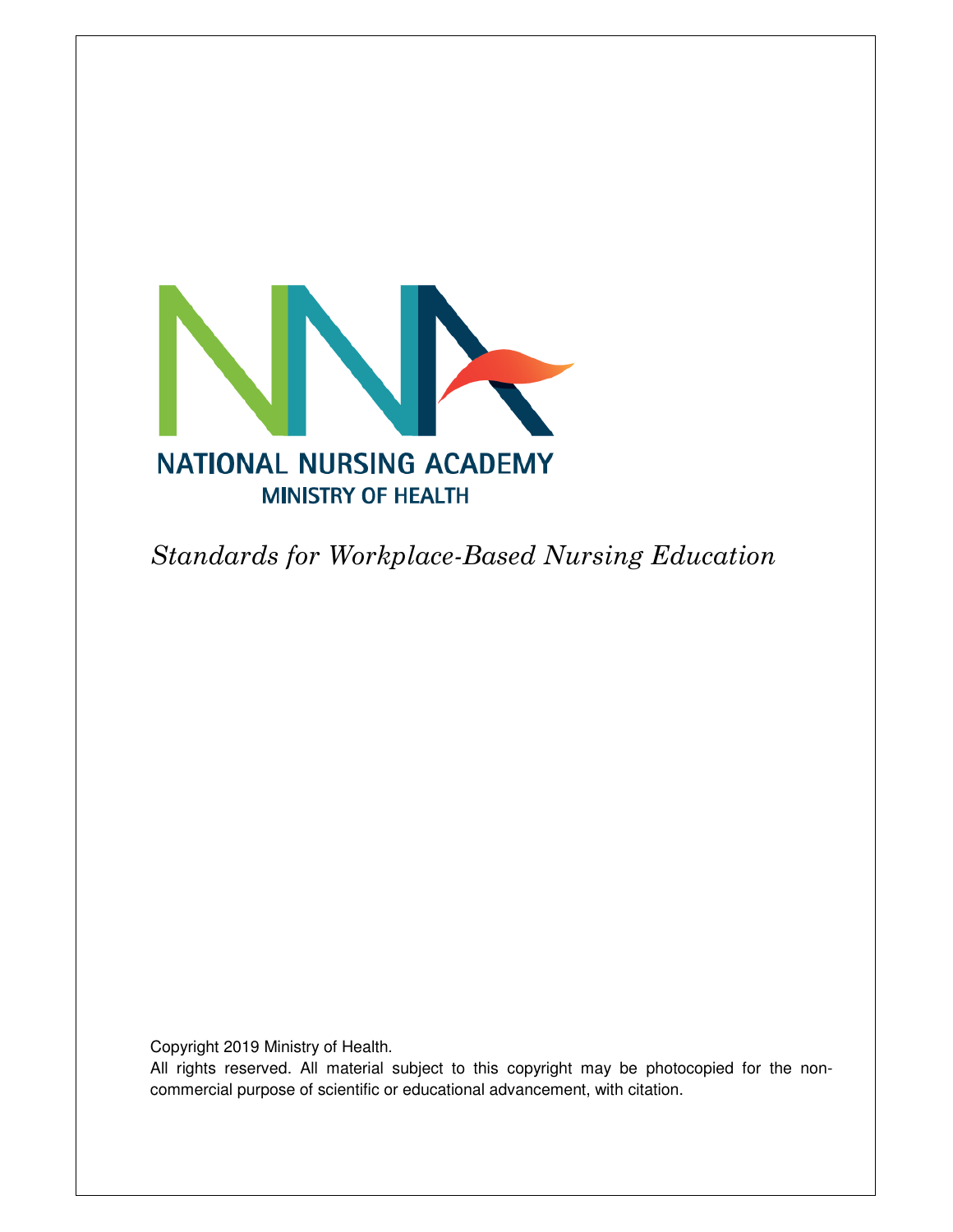### **Table of Contents**

| WHAT IS THE PURPOSE OF HAVING STANDARDS FOR WORKPLACE-BASED NURSING EDUCATION?  2 |  |
|-----------------------------------------------------------------------------------|--|
|                                                                                   |  |
|                                                                                   |  |
|                                                                                   |  |
|                                                                                   |  |
|                                                                                   |  |
|                                                                                   |  |
| STANDARD SIX: PROGRAMME OR COURSE EFFECTIVENESS AND QUALITY IMPROVEMENT7          |  |
|                                                                                   |  |
|                                                                                   |  |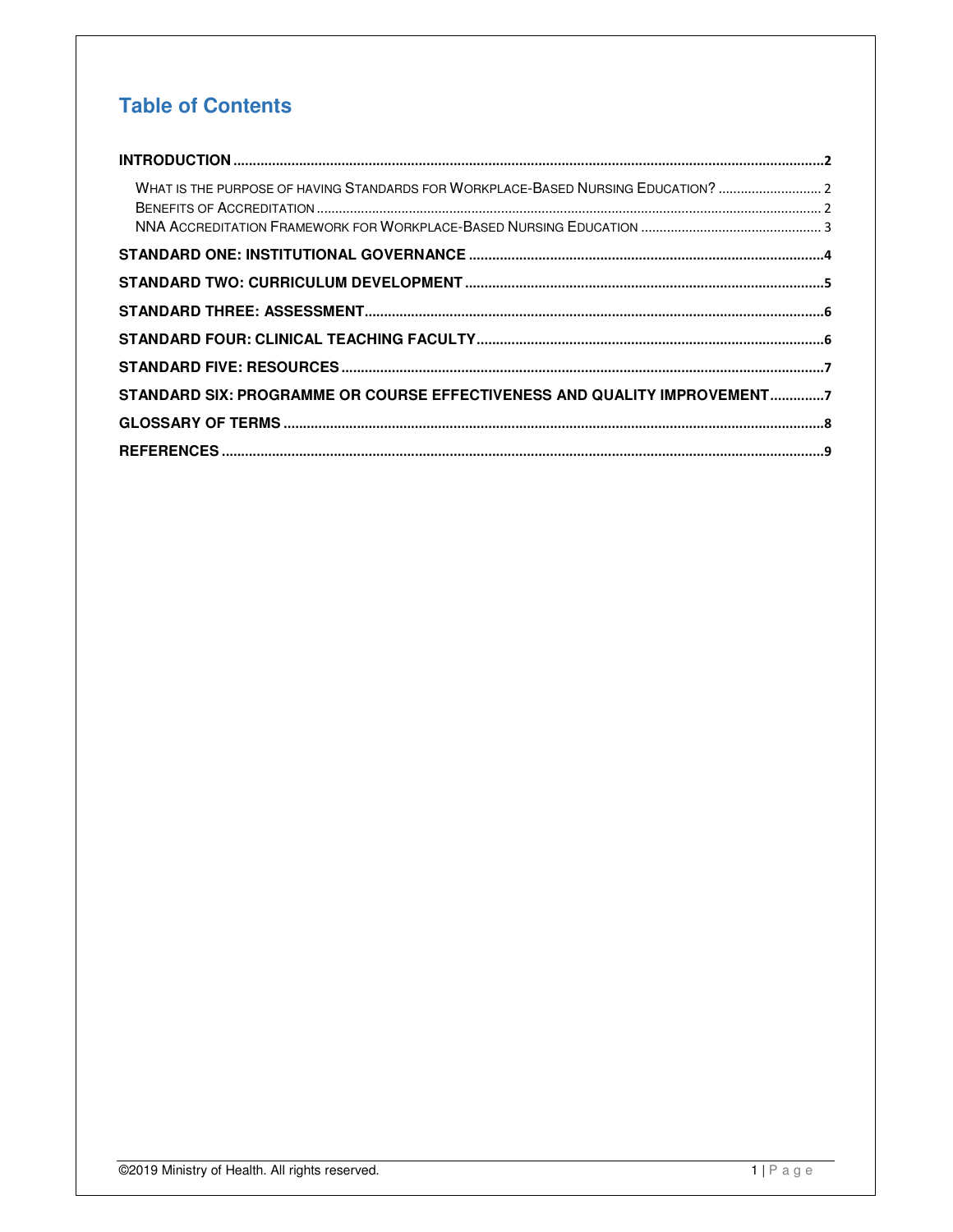### INTRODUCTION

The National Nursing Academy (NNA) has developed the Standards for Workplace-Based Nursing Education to ensure workplace-based nursing programmes and courses delivered by the Healthcare Institutions (HCI) are of quality, integrity and meeting the healthcare needs of our population. The standards aim to assure the public that nurses have achieved agreed professional outcomes and competencies through completion of an accredited workplacebased nursing programme /course. These standards are adapted from the Singapore Nursing Board's (SNB) Standards for Nursing Education (2019). Each standard has identified measurable quality indicators. The standards form the basis for accrediting workplace-based nursing programme / course.

**Institutions applying for NNA accreditation for their workplace-based nursing programmes and/or courses must meet the NNA Standards for Workplace-Based Nursing Education.** 

#### What is the purpose of having Standards for Workplace-Based Nursing Education?

The Standards for Workplace-Based Nursing Education are designed to promote collaboration, partnership, and responsiveness to the healthcare needs of patients and communities. The standards aim to support nurses' continuing professional education, enhance nursing competence, expertise, and performance. This will ultimately enable nurses to serve as partners with other healthcare professionals in redesigning and reforming efforts across the healthcare system of Singapore.

#### Benefits of Accreditation

Accreditation refers to the process by which a statutory or accrediting body evaluates an institution, programme or course as meeting the required standards necessary for providing an education service as set by the regulatory or accrediting body (Singapore Nursing Board, 2019). It is a mark of quality. Delivering a programme or course that meets the standards for workplace-based nursing education:

- 1. ensures that the programme is of quality, integrity and meets healthcare needs;
- 2. assures employers that the programme or course has undergone and withstood external scrutiny, i.e. nurses who have successfully completed the programme or course have attained an acceptable level of competence;
- 3. assures nurses that the programmes or courses have met the required national standards and are recognised across local healthcare institutions or settings;
- 4. facilitates recognition of prior learning between healthcare and academic institutions through advanced standing (i.e. transfer of credits to recognise workplace-based learning)
- 5. facilitates the progression of nurses throughout their careers;
- 6. enables clinical faculty members of education and training institutions to receive ongoing professional development necessary to maintain the quality and standards of the programmes or courses.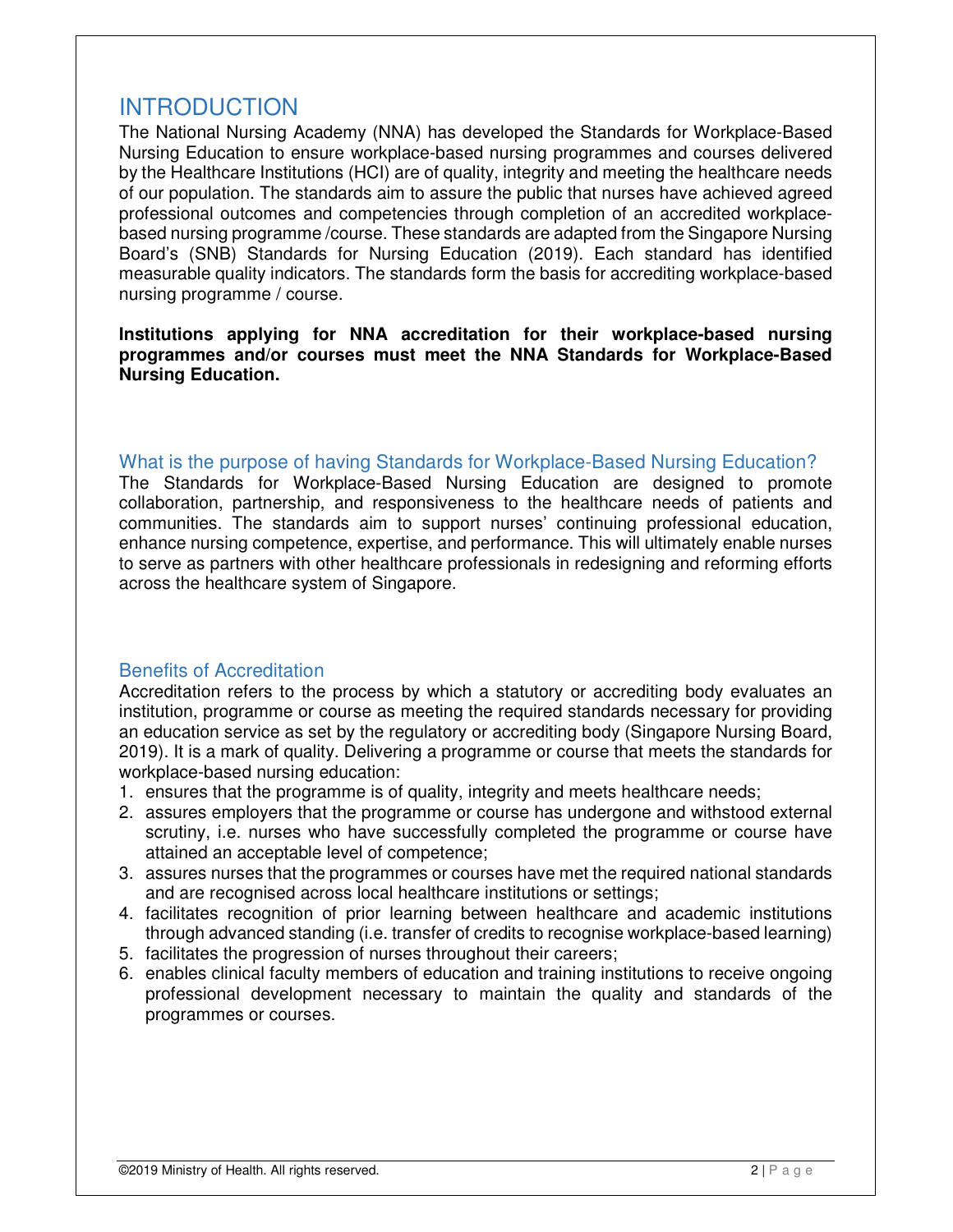#### NNA Accreditation Framework for Workplace-Based Nursing Education

The NNA accreditation framework for workplace-based nursing education is organised into six standards, as follows:



 <sup>(</sup>Adapted from: Singapore Nursing Board, March 2019)

Collectively, the accreditation structure, process and outcomes provide the foundation for establishing standards for workplace-based nursing education that are transparent, accountable and responsive to the profession and the public it serves.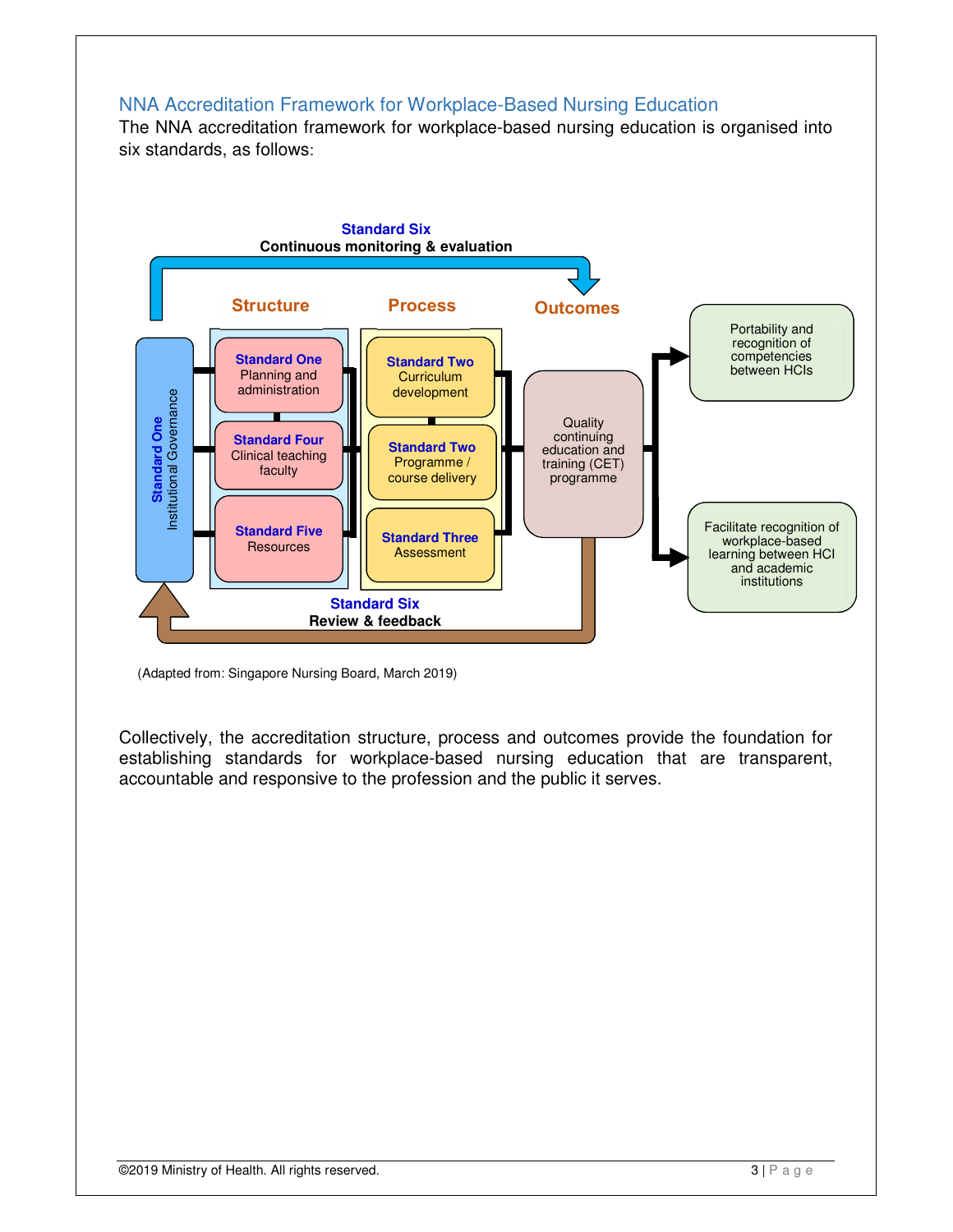## STANDARD ONE: INSTITUTIONAL GOVERNANCE

The institution that provides education for nurses shall ensure policies and practices reflect professional nursing standards and meet the needs and expectations of the community. Policies and practices are consistent with the Accreditation Standards for Workplace-Based Nursing Education of the National Nursing Academy (NNA).

- 1.1. The Head of Nursing Services /Training Department or equivalent shall be responsible for maintaining nursing professional standards and accreditation requirements in all aspects of the programme as stipulated by NNA.
- 1.2. The nursing programme or course is led by a Registered Nurse.
- 1.3. There is evidence that current policies and procedures guide the programme or course administration, management and evaluation.
- 1.4. Nursing clinical faculty are involved in the development, review and revision of programme policies and practices.
- 1.5. A record of the learner's education in the programme or course maintained for verification shall include:
	- attendance records
	- assessment outcomes and results, and
	- modules completed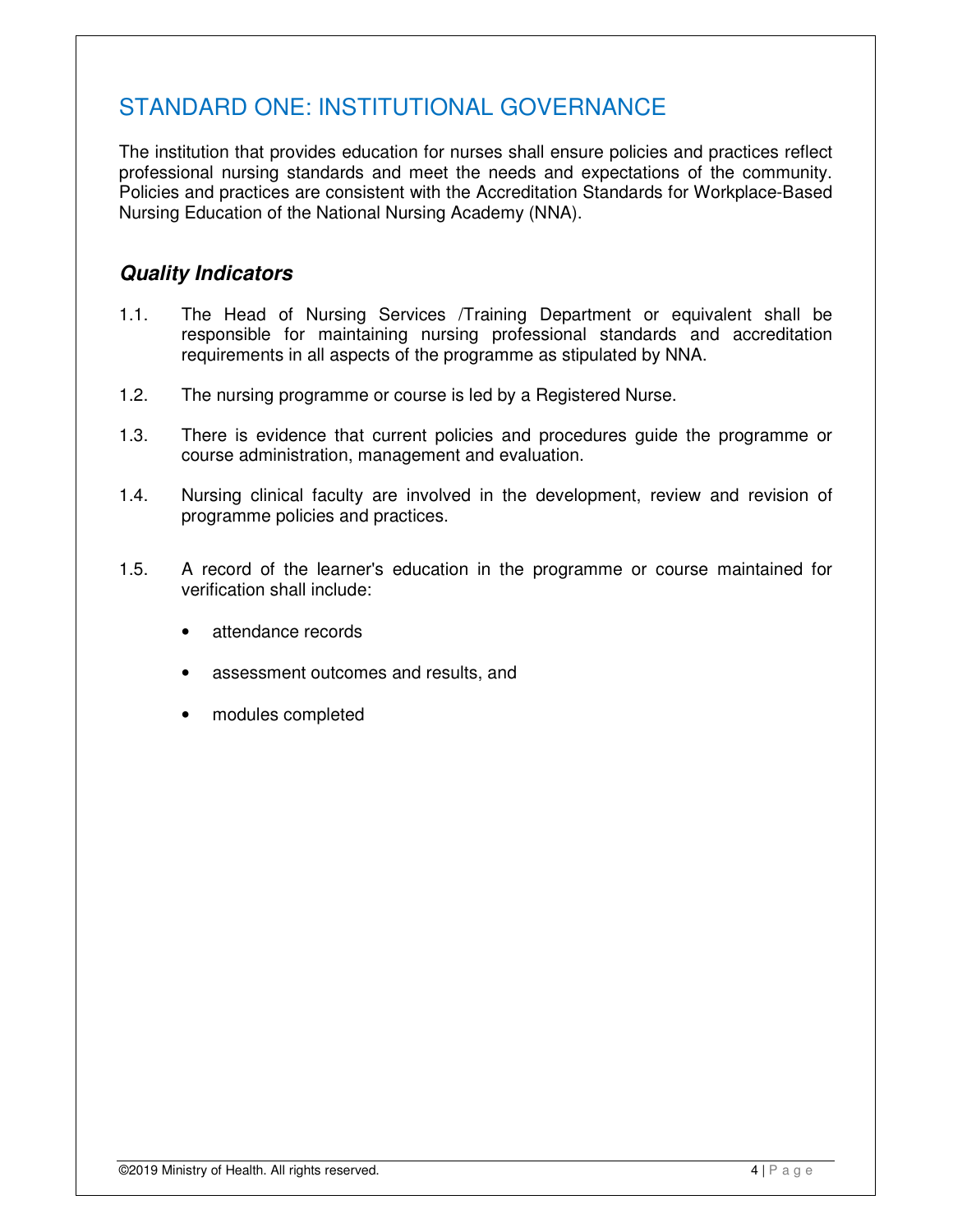### STANDARD TWO: CURRICULUM DEVELOPMENT

The curriculum provides correlated theory and practice to prepare learners with a level of competence required for safe and effective nursing care at the level relevant to the programme or course offered.

- 2.1. The programme or course shall specify the target learners.
- 2.2. The curriculum is developed by nurses who have formal education or experience in curriculum development (or both), are subject matter expert(s) and are currently practicing.
- 2.3. The curriculum provides evidence of:
	- (i) assessment of needs;
	- (ii) a focus on the nursing response to healthcare needs of the population;
	- (iii) nursing as the primary focus of the programme;
	- (iv) integration of theory with practice;
	- (v) linkages between subject objectives, content, workplace-based assessments and learning outcomes;
	- (vi) teaching and learning strategies that enable the development of clinical reasoning, problem-solving and critical thinking to achieve the expected outcomes of the programme or course;
	- (vii) a logical sequence of learning experiences;
	- (viii) alignment with nationally recognised nursing competency frameworks.
- 2.4. The clinical practice allows for purposeful or focussed learning where the learner is guided or supervised in the application and integration of knowledge and skills, and acquisition of professional attitudes. (applicable to programmes or courses that require clinical practice).
- 2.5. There is evidence of representation from nurses in practice to review and revise the programme or course. (Not applicable to initial accreditation)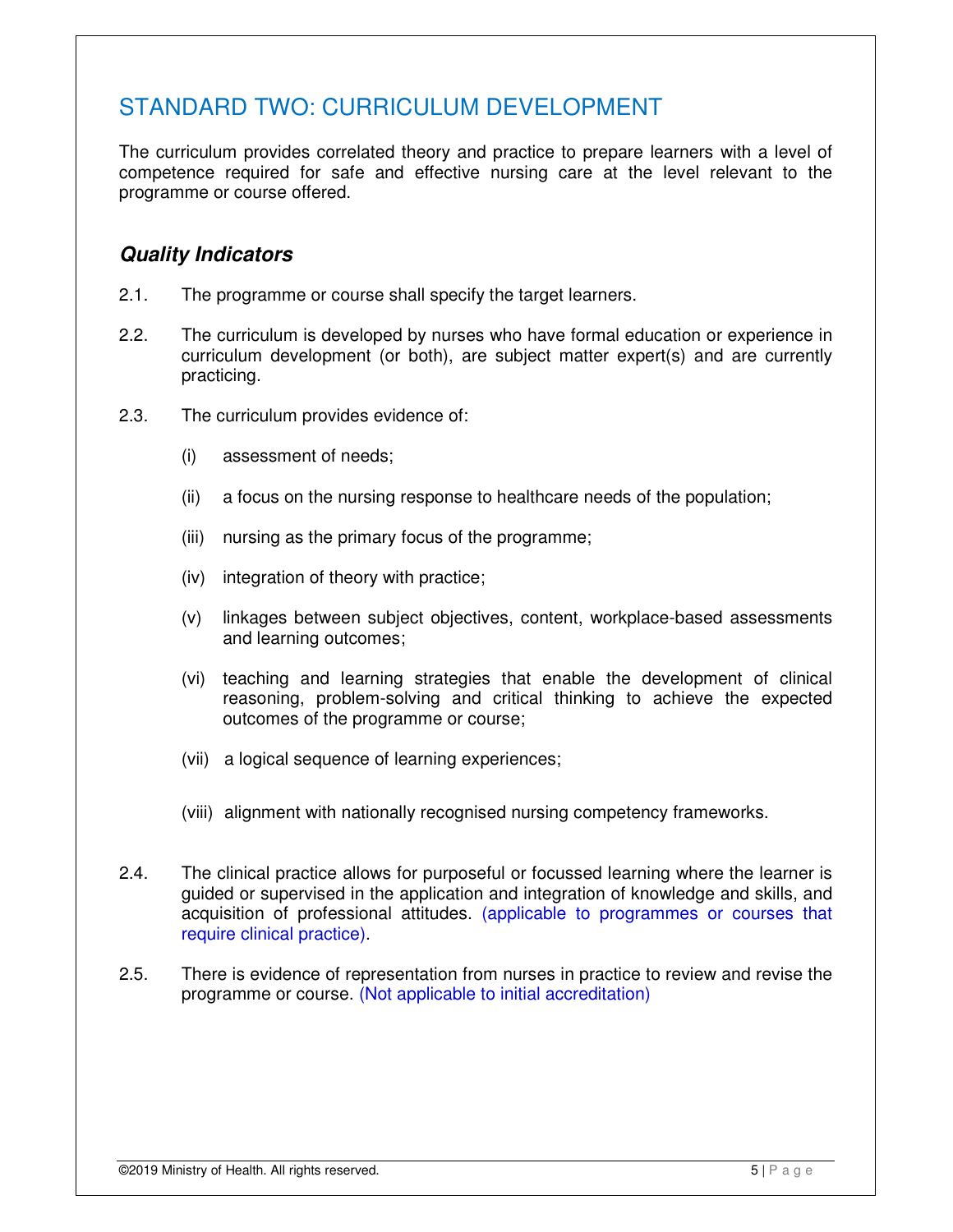## STANDARD THREE: ASSESSMENT

The curriculum incorporates a variety of approaches to workplace-based assessment. The workplace-based assessment and evaluation of learning is a continuous process of providing feedback on learners' progress and achievement of learning outcomes.

### **Quality Indicators**

- 3.1. The assessment of workplace-based learning:
	- (i) is based on a variety of strategies that are aligned with the subject area, learning objectives, competencies, and expected learning outcomes;
	- (ii) measures the integration and application of knowledge, skills, attitudes and behaviours required for professional nursing practice;
	- (iii) has an explicit marking rubric for each workplace-based assessment component; and
	- (iv) has a consistent approach to workplace-based assessment across modules or subjects that are periodically reviewed and updated.
- 3.2 The assessors shall have experience or expertise in the subject area. They shall show evidence of completion of a preparatory course on workplace-based assessment.

### STANDARD FOUR: CLINICAL TEACHING FACULTY

The institution has sufficient qualified and capable clinical teaching faculty to provide leadership and to teach and guide learners to attain the objectives and outcomes of the nursing programme or course.

- 4.1. The clinical teaching faculty have appropriate professional qualifications and experience for the subject they teach.
- 4.2. Clinical teaching faculty shall show evidence of completion of a preparatory course or equivalent in teaching, learning and assessment.
- 4.3. There shall be evidence of ongoing competence and development in teaching and learning for clinical teaching faculty:
	- periodic evaluation by learners and/or peers
	- continuing professional education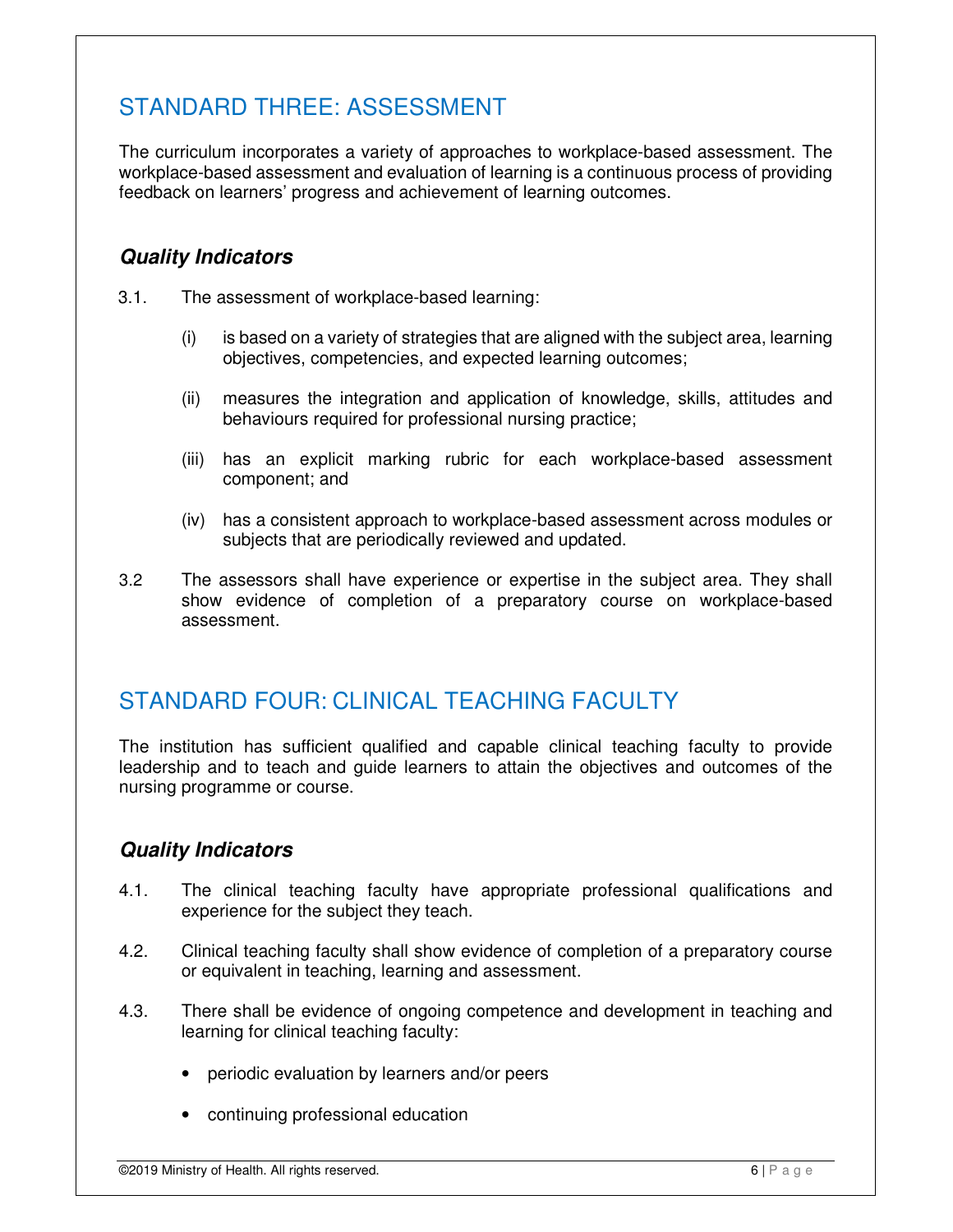## STANDARD FIVE: RESOURCES

The institution has adequate and appropriate facilities and resources to support the programme or course objectives and outcomes.

### **Quality Indicators**

- 5.1. There is evidence of:
	- (i) human resources to support the development and implementation of the programme or course;
	- (ii) physical resources (e.g. classrooms, laboratories, tools and materials, equipment, library, instructional technology facilities, audio-visual aids, offices and spaces) that are accessible to faculty and learners to enable the achievement of programme outcomes

## STANDARD SIX: PROGRAMME OR COURSE EFFECTIVENESS AND QUALITY IMPROVEMENT

The education institution utilises a systematic process to determine programme or course effectiveness with an emphasis on continually improving the quality of teaching and learning experience and the competence of its learners.

- 6.1. Feedback obtained from the quality improvement processes is incorporated into the programme or course to improve both theoretical and practical learning for learners.
- 6.2. There is evidence of regular review, monitoring evaluation and revision of programme or course contents and learning methodologies to incorporate emerging issues surrounding nursing practice, healthcare trends and policy reforms.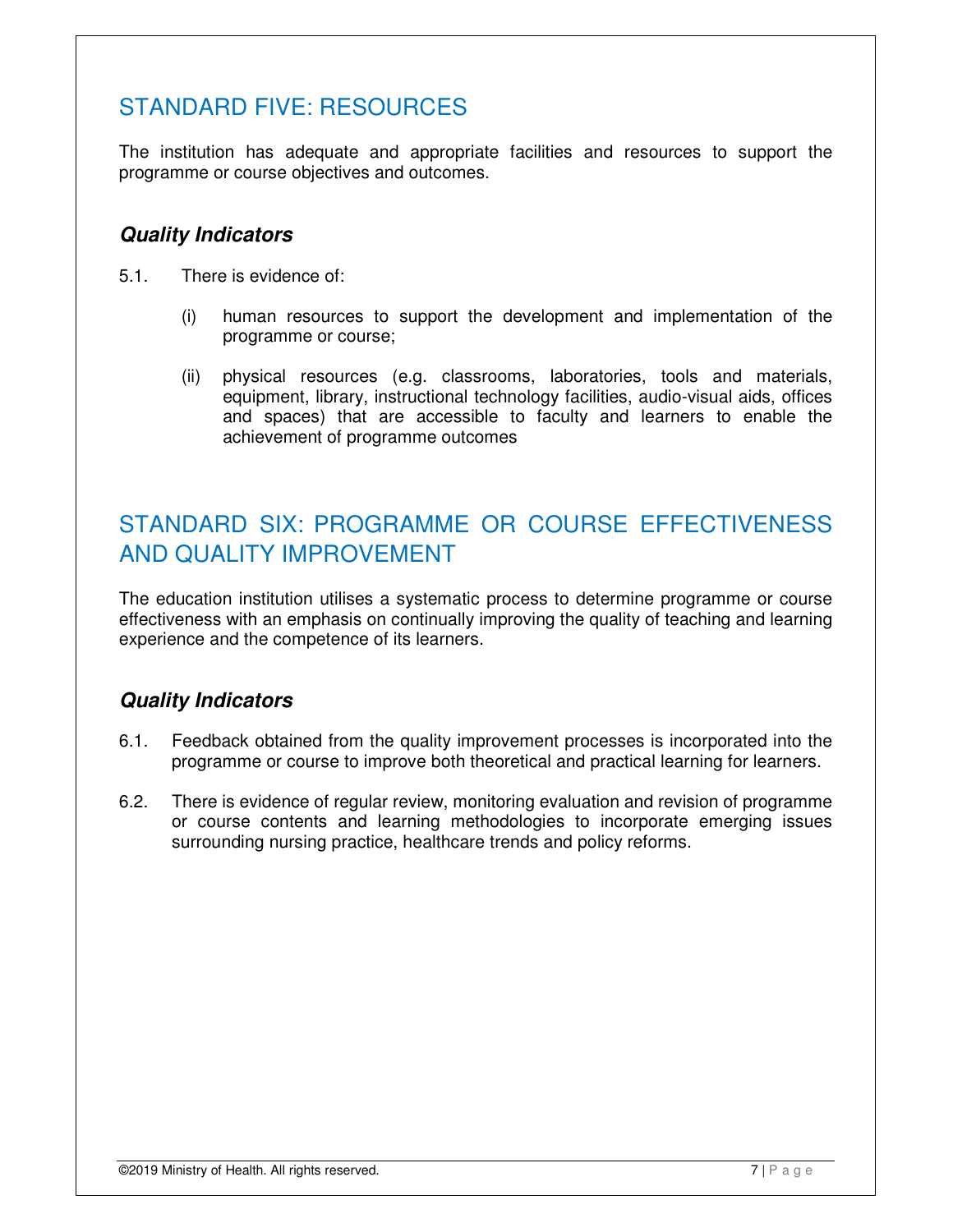# GLOSSARY OF TERMS

| Term                                           | <b>Definition</b>                                                                                                                                                                                                                                                                                                                                                                                                   |
|------------------------------------------------|---------------------------------------------------------------------------------------------------------------------------------------------------------------------------------------------------------------------------------------------------------------------------------------------------------------------------------------------------------------------------------------------------------------------|
| Assessors                                      | Clinical faculty conducting assessments at the workplace.                                                                                                                                                                                                                                                                                                                                                           |
| Accreditation                                  | The process by which a statutory or accrediting body evaluates an institution,<br>programme, course or curriculum as meeting the required standards necessary<br>for providing an education service as set by the regulatory or accrediting body.                                                                                                                                                                   |
| Assessment                                     | An evaluation method, process and record.                                                                                                                                                                                                                                                                                                                                                                           |
| Clinical practice<br>placement                 | Part of the education process which takes place in any practice setting in hospitals<br>or the community.                                                                                                                                                                                                                                                                                                           |
| Competency                                     | The necessary knowledge, skills and attitudes a nurse must possess in order to<br>perform a set of defined activities to an expected standard                                                                                                                                                                                                                                                                       |
| Curriculum                                     | The totality of the education programme or course that is coherent in structure,<br>processes and outcomes which link theory to practice in the professional<br>educational preparation of a nurse.                                                                                                                                                                                                                 |
| Evaluation                                     | The process used to determine the standard and success of a programme, course<br>or curriculum in order to make modifications to develop, maintain or enhance the<br>programme, course or curriculum.                                                                                                                                                                                                               |
| Experience                                     | Knowledge, skills and attitudes derived from participation in related professional<br>practice.                                                                                                                                                                                                                                                                                                                     |
| Expertise                                      | A high level of specialised knowledge, proficiency or skills.                                                                                                                                                                                                                                                                                                                                                       |
| Clinical teaching faculty                      | People who are involved formally or informally in teaching role(s) at their<br>respective healthcare institutions, or in a department of a healthcare institution<br>and are engaged in curriculum development and review, marking or grading of<br>assessments, module(s) and programme or course evaluation.                                                                                                      |
| Clinical skill-based course                    | A short course of study leading to a Certificate of Completion or Competence of<br>specific clinical skills (e.g venepuncture, administration of intravenous medication)<br>with the potential of being recognised by other healthcare institutions and facilitate<br>portability.                                                                                                                                  |
| Institution                                    | An institution refers to a healthcare organisation or equivalent establishment<br>providing workplace-based nursing education programmes or courses.                                                                                                                                                                                                                                                                |
| Workplace-based nursing<br>programme or course | All nursing programmes or courses conducted at the workplace ranging from short<br>structured programmes to clinical skill-based courses that are intentional and<br>planned to facilitate learning. The defining characteristic of a workplace-based<br>nursing programme or course is that it is an addition, alternative or complement<br>to formal education within the process of lifelong learning of nurses. |
| Outcome                                        | Result or effect of completion of the workplace-based educational programme or<br>clinical skill-based course.                                                                                                                                                                                                                                                                                                      |
| Professional development                       | The process of maintaining or expanding knowledge or skills specific to nursing<br>practice.                                                                                                                                                                                                                                                                                                                        |
| Short-structured<br>programme                  | A short-structured course of study conducted at the workplace with the potential<br>of being recognised by academic institutions through advanced standing (i.e.<br>transfer of credits to recognise workplace-based learning).                                                                                                                                                                                     |
| Workplace-based<br>assessment                  | Workplace-based assessment refers to regular assessment of nurses' practices<br>in the work environment to ascertain their work performance <sup>1</sup> (including the<br>provision of regular, constructive feedback on work performance).                                                                                                                                                                        |
| Singapore Nursing Board<br>(SNB)               | A statutory authority established under the Nurses and Midwives Act which is<br>charged with protecting the safety of the public through regulating the standards<br>of training and education, scope of practice, and professional conduct and ethics<br>of nurses, midwives and Advanced Practice Nurses in Singapore.                                                                                            |
| Standard                                       | Statement of a defined level of quality, which articulates the expectations of the<br>learning outcomes of the programme or course.                                                                                                                                                                                                                                                                                 |
| Teaching experience                            | Teaching experience includes formal teaching in a classroom setting, in-service<br>teaching, facilitating workshops, clinical supervision and assessment.                                                                                                                                                                                                                                                           |

(Adapted from: Singapore Nursing Board, March 2019)

**C2019 Ministry of Health. All rights reserved.** 8 | P a g e